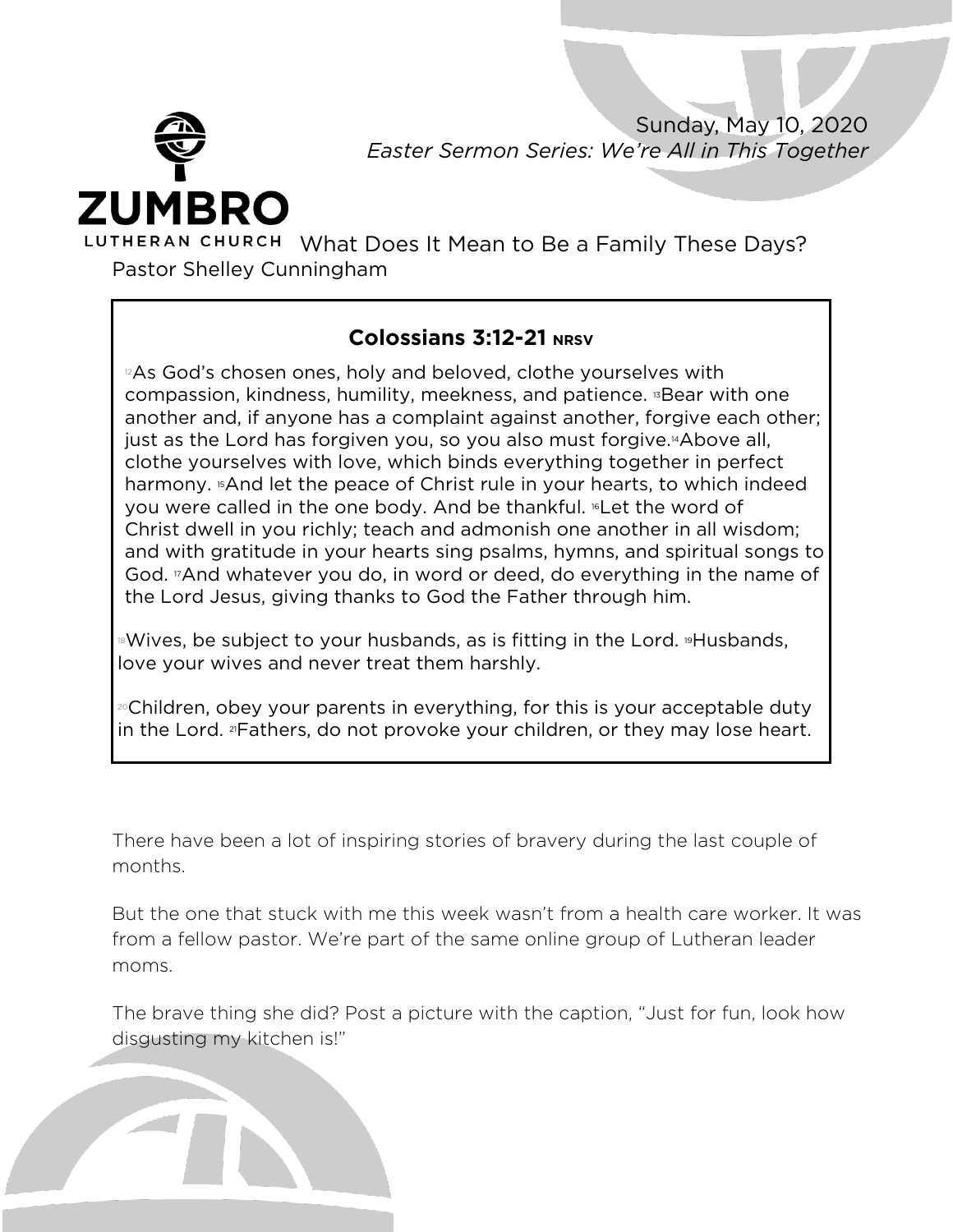I don't know about disgusting – but her kitchen definitely looked lived in. There were dishes spilling out of the sink and piled all over the counter. Leftovers that hadn't quite made it out of their serving pan and into tupperware. Little signs of stress — like my favorite: an empty tub of frosting next to a case of diet coke.

Now, I certainly don't want anybody to see how 'lived in' my two young adult children and I are making my house look these days. I'm guessing you might not either. But the response from other pastor moms in the group was overwhelming. This woman had the courage to show what everyone else has been hiding. Soon everyone in the group was posting photos of the disaster areas in their own homes. And confessing how exhausted and ashamed they felt about it. And there was a lot of solidarity and absolution. And it was life-giving.

I thought about this pastor's bravery as I read, and reread, this text from Colossians. It's always been one of my favorites. Paul is straightforward and poetic as he describes the way we are called to put our faith into practice. These virtues he names – patience, compassion, humility, kindness – these virtues matter. Christians don't corner the market on them, of course, but the center of faith shows up in how we show the love and mercy of Jesus to other people. And that means being brave and authentic and for the sake of the gospel.

The thing is, it isn't always easy to live these virtues out, no matter how deep your faith. Even in the best of times, we can struggle to be patient and kind. People are weird and different and prickly. Back then the struggle was a Colossian community trying to stay away from behavior others saw as perfectly acceptable, but that didn't mesh with God's intentions. Today, that struggle comes from trying to juggle work and family all while living in this time of disappointment and anxiety that most of us have never experienced – and all while spending a LOT more time with the same people, usually in pretty close quarters.

It's certainly a challenging time to be a parent. So what does it mean to be a family these days? Tuesday I had a conversation with two Zumbro moms – Angela Cramer, whose sons are high school and college age, and Megan Beatty, who's at the other end of the age spectrum with a couple of preschoolers. I invite you to hear what they had to say about parenting in this time of pandemic.

[VIDEO of Zoom conversation available online].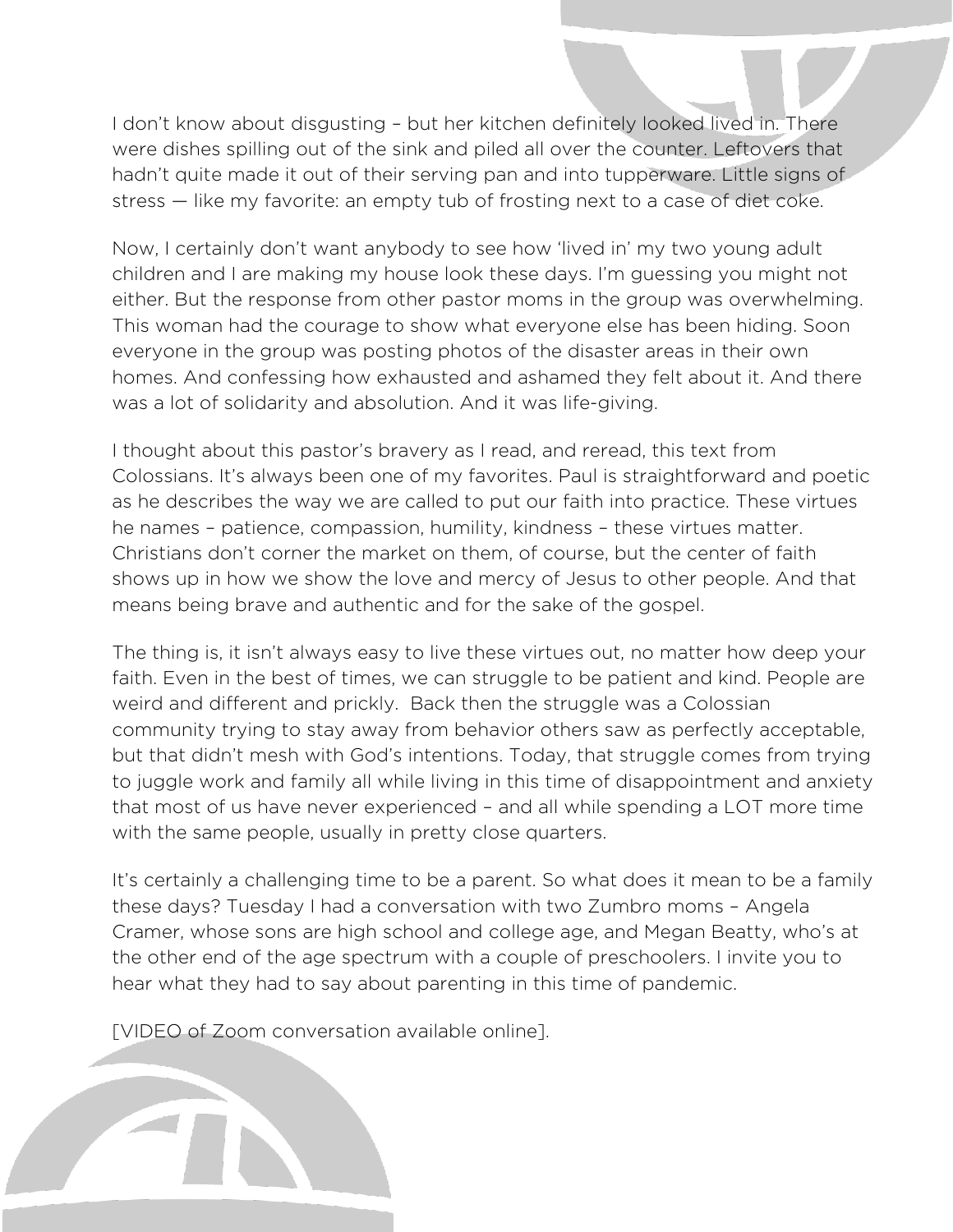What does it mean to be a parent these days? We're all making this up as we go along. We're dealing with disappointment and struggles, and with those unexpected moments of joy and moments of grace. But we're doing it together. That's what we're facing today.

I recently read a quote Pope Francis used in a sermon:

"Rivers do not drink their own water; trees do not eat their own fruit; the sun does not shine on itself and flowers do not spread their fragrance for themselves. Living for others is a rule of nature. We are all born to help each other. No matter how difficult it is … life is good when you are happy, but much better when others are happy because of you."

This gets right at the heart of what Paul was reminding the Colossians. We need each other – and we need God's deep well of grace as we take care of one another. Whether it's our nuclear family, or our extended family, or God's expansive family – we're all having to figure out what it means to love one another in these times. And my guess is, as we start exploring what it means to take the next steps in community, we're going to be well-served if we keep Paul's advice close at hand.

So what if you were to read this passage from Colossians every morning when you wake up this week. Mark it in your Bible and put it on your nightstand. And then, when you awake, before you put on your role of husband or wife, parent or child, colleague or neighbor, start by putting on your own identity as God's chosen one, holy and beloved. Start by being gracious with yourself. Remind yourself that you are enough. And that God is with you. As you get dressed, imagine yourself slipping over your head patience and kindness. Pull out humility and gentleness. Put them on. Do the same with compassion. Gratitude. Peace. And above all, clothe yourself with love, the love Jesus has for you and that love you are called to share with your neighbor. Jesus gives you all of these things in abundance, my friends. And if you find you're running thin, if you just aren't as patient and compassionate with those people around you as you want to be, take a deep breath, or a time out, and ask him for more. Because the love of Christ never runs out. It's here for us, in abundance. And those moments of grace will be what will sustain our families, in whatever shape they may be – today, and in the weeks to come. Amen.